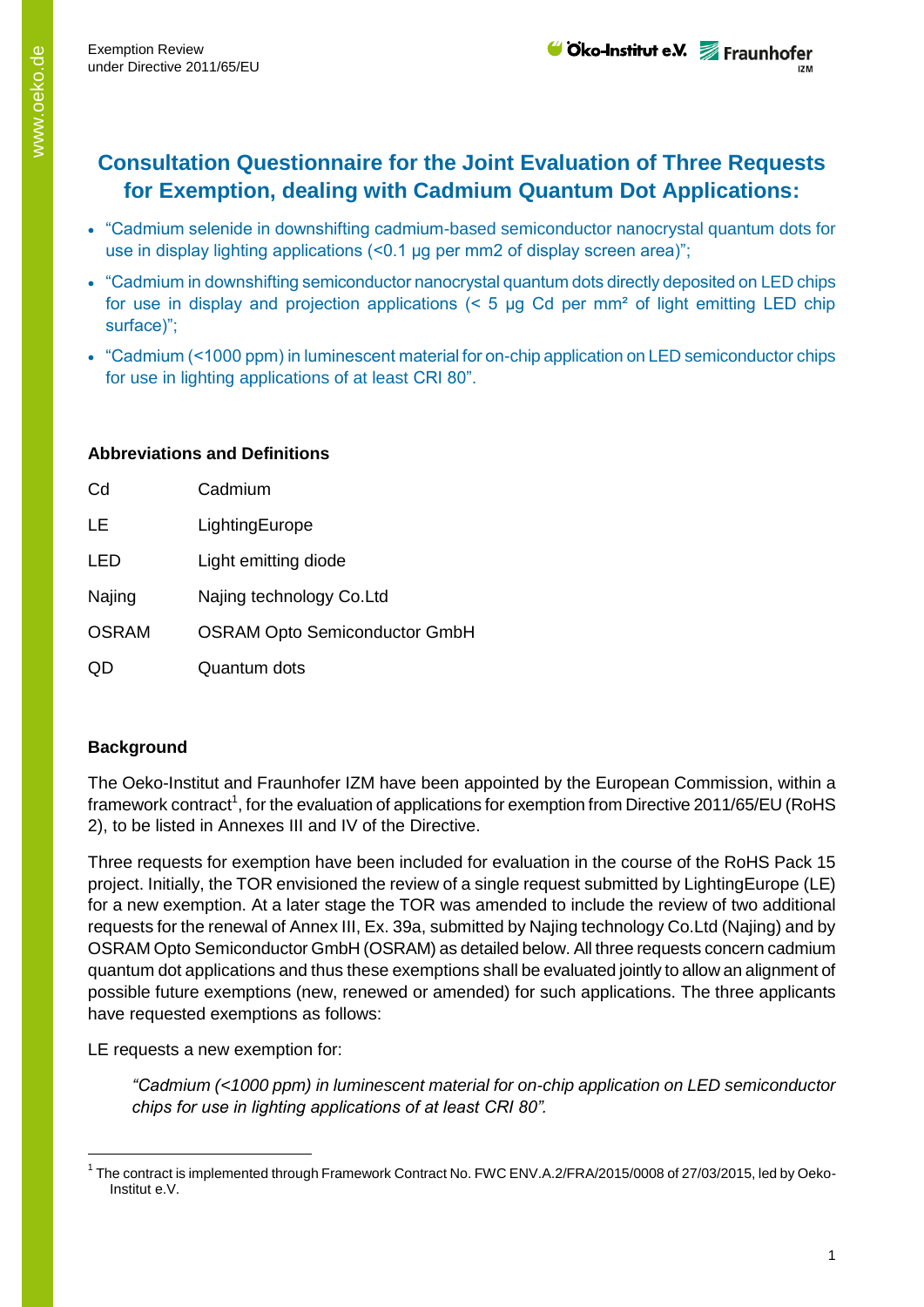Najing have requested the renewal of Annex III, Ex. 39a with its current formulation for a period of two years, until October 31, 2021:

"*Cadmium selenide in downshifting cadmium-based semiconductor nanocrystal quantum dots for use in display lighting applications (<0.1 μg per mm2 of display screen area)*".

OSRAM has requested the renewal of Annex III, Ex. 39a for a period of 5 years, but proposes a change of the existing formulation in light of the expected shift from surface and edge illumination technology to on-chip technology. OSRAM proposes to change the existing wording of the exemption as follows:

"*Cadmium in downshifting semiconductor nanocrystal quantum dots directly deposited on LED chips for use in display and projection applications (< 5 μg Cd per mm² of light emitting LED chip surface)*."

The requests and additional information provided have been subject to a first completeness and plausibility check. The applicants have been requested to answer additional questions and to provide additional information, available on the joint evaluation webpage of the stakeholder consultation [\(http://rohs.exemptions.oeko.info/index.php?id=316\)](http://rohs.exemptions.oeko.info/index.php?id=316).

All three applicants address technologies using quantum dot (QD) applications. Exemptions for such applications have been applied for and evaluated in the past and detailed information as to the technical aspects can be viewed in the prior exemption reports, which are available on the joint evaluation webpage of the consultation.

In short, the applicants explain that the use of Cd QD in various application areas allows producing devices (e.g., lighting applications, display applications) that provide improved colour performance (e.g., warmer light output in lighting, higher colour gamut in displays). Additionally, this improved performance can be achieved alongside higher energy efficiency of the product in comparison to alternative technologies (examples are given to show the benefit in terms of energy consumption). In this respect the applicants' main justification for the exemption requests refers to the potential for savings in energy consumption in relation to similar EEE.

For example, Najing explains that cadmium selenide QDs have excellent luminescent properties and energy effectiveness, which still out-performs available substitutes. Najing states that another two years are needed for QD companies to perfect cadmium free QDs, i.e to ensure that alternatives provide a comparable performance. They provide results of life cycle analysis and of cost benefit analysis to support the request.

For lighting applications LE mentions that "*the use of Cd-containing Quantum Dots in on-chip LED applications will enhance the luminous efficacy of LEDs by 10-20 % (based on CCT and CRI) above best-available conventional phosphors. This provides significant energy savings that clearly outweigh the potentially negative effects of a rather limited amount of cadmium entering the market in a safely encapsulated form*."

As has been explained in past evaluations of Cd QD applications, it can be understood that there are different possibilities for applying the Cd QD converting material. These are referred to in the following as configurations and include on-edge, on-surface and on-chip applications. It can be understood that the amounts of Cd contained in the final product may differ from one configuration to the other.

The applicants argue that alternatives are currently not available, in the sense that similar products would not provide a comparable performance to that of Cd QD versions, i.e., alternatives providing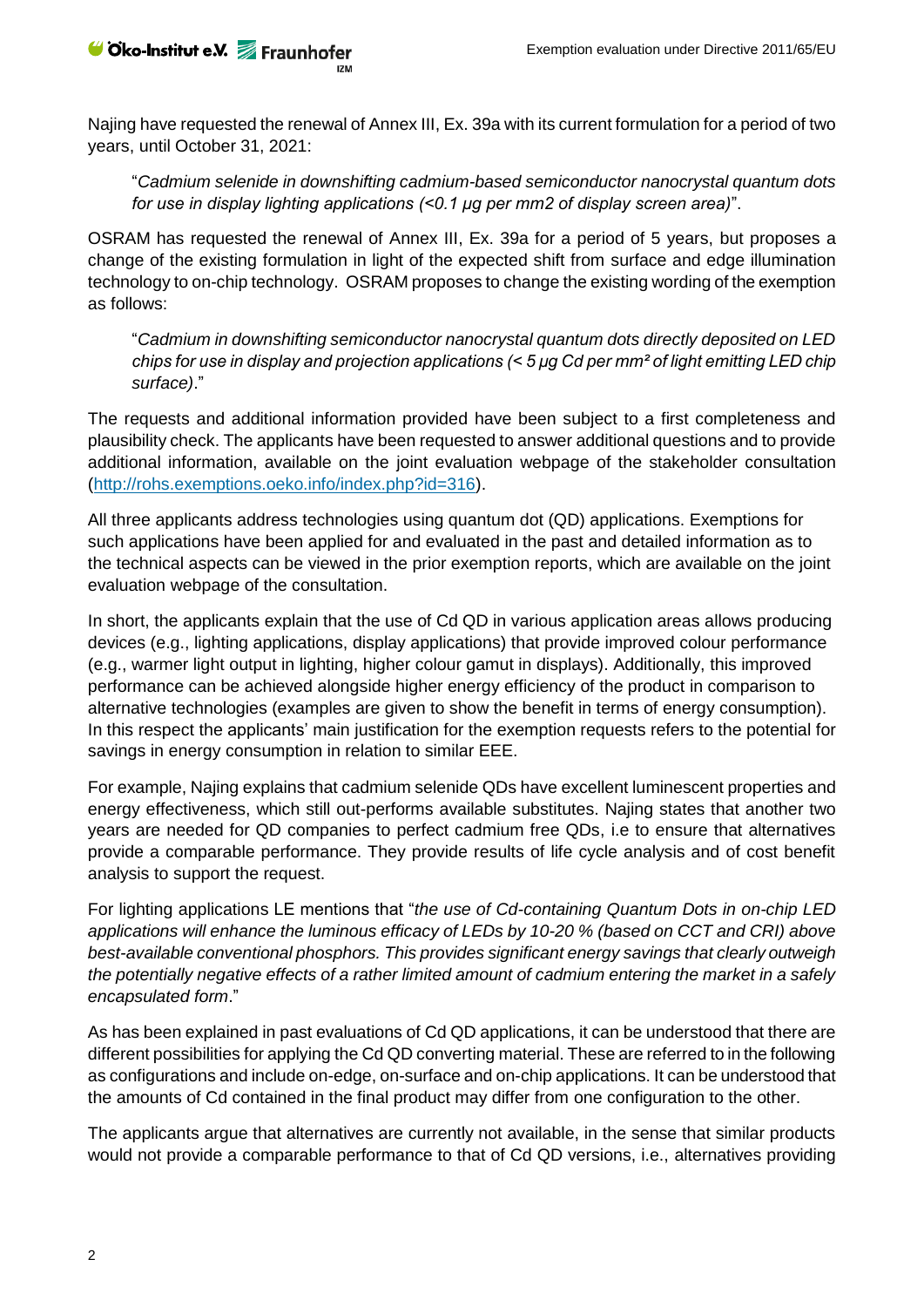comparable colour performance show higher energy consumption. In the past the discussion on such alternatives has been limited to comparisons:

- on the substance level (for example Cd QD versus InP QD in display or lighting applications); and
- on the technological level (for example Cd QD displays versus OLED displays or CdQD LED modules versus other LED modules).

In the meantime however it is observed that the market ripeness of on-chip technologies may have also generated an alternative in terms of reducing the amount of Cd within comparable Cd QD products. For example, in this respect LE specifies "*Recently, technology has been developed which allows QDs to be deployed inside the LED package. This allows LED manufacturers to use the least amount of QD material per lumen of light, and is also the lowest cost and most flexible way to utilize quantum dots in either lighting or displays*." It is thus to be determined, if such alternatives could allow a limitation of the scope of the exemption to certain configuration areas, at present or in the near future.

For further details, please check the applicant's exemption request at: <http://rohs.exemptions.oeko.info/index.php?id=316>

The objective of this consultation and the review process is to collect and to evaluate information and evidence according to the criteria listed in Art. 5(1)(a) of Directive 2011/65/EU (RoHS II), which can be found under:

<http://eur-lex.europa.eu/LexUriServ/LexUriServ.do?uri=CELEX:32011L0065:EN:NOT>

If you would like to contribute to the stakeholder consultation, please answer the following questions:

## **Questions**

1. Each of the applicants has provided proposals for exemptions covering certain Cd QD applications. LE and OSRAM further provided a proposal for a formulation that could cover all three application areas, assuming they are all justified. The various formulations can be viewed in the table below.

| Applicant    | Initial requested exemption formulation                                                                                                                                                                                                                                                                                                                                                                        | Proposed joint exemption formulation                                                                                                                                                                                                                                                                                       |
|--------------|----------------------------------------------------------------------------------------------------------------------------------------------------------------------------------------------------------------------------------------------------------------------------------------------------------------------------------------------------------------------------------------------------------------|----------------------------------------------------------------------------------------------------------------------------------------------------------------------------------------------------------------------------------------------------------------------------------------------------------------------------|
| Najing       | Cadmium selenide in downshifting cadmium-<br>based semiconductor nanocrystal quantum<br>dots for use in display lighting applications<br>$($ < 0.1 µg per mm <sup>2</sup> of display screen area).                                                                                                                                                                                                             |                                                                                                                                                                                                                                                                                                                            |
| <b>OSRAM</b> | Cadmium in downshifting semiconductor<br>nanocrystal quantum dots directly deposited<br>on LED chips for use in display and projection<br>applications $(5 \text{ µg} \text{ Cd per mm}^2 \text{ of light})$<br>emitting LED chip surface).<br>Cadmium (<1000 ppm) in<br>luminescent<br>material for on-chip application on LED<br>semiconductor chips for use in lighting<br>applications of at least CRI 80. | Cadmium in downshifting semiconductor nanocrystal<br>quantum dots<br>- directly deposited on LED semiconductor chips for<br>use in display and projection applications $(< 5 \mu g)$ Cd<br>per mm <sup>2</sup> of light emitting LED chip surface)                                                                         |
| LE           |                                                                                                                                                                                                                                                                                                                                                                                                                | - directly deposited on LED semiconductor chips for<br>use in lighting applications of at least CRI 80 (<<br>1.000 ppm in the luminescent material)<br>- not directly deposited on LED semiconductor chips<br>for use in display and projection applications $(< 0.2$<br>µg Cd per mm <sup>2</sup> of display screen area) |

Please explain if you support that there is a need for an exemption for Cd QD applications:

a. If not please explain why?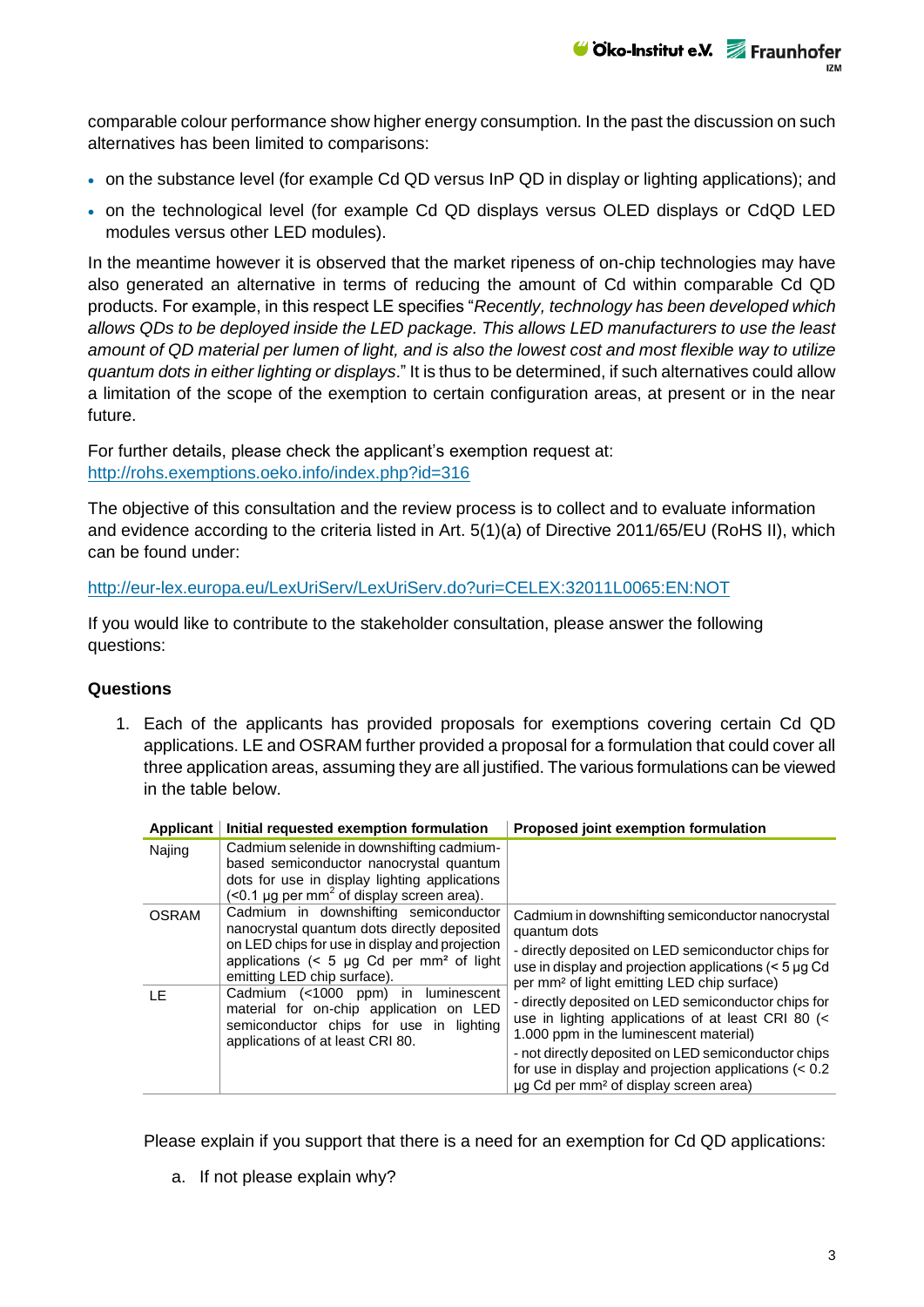b. If yes, please detail which of the proposed formulations you support or provide an alternative proposal, also explaining why you support an exemption and the specific formulation alternative.

In both cases, please provide detailed technical argumentation / evidence in line with the criteria in Art. 5(1)(a) to support your statement.

- <span id="page-3-0"></span>2. From the information provided by the applicants it can be understood that Cd QDs have various application areas of relevance to the RoHS Directive (displays and lighting) and may be applied in such applications in different configurations (on-edge, on surface, on chip within the LED package and on-chip within a thin layer on top of the chip). As regards the scope of a possible exemption, please provide information to clarify:
	- a. Which of the above application areas should be covered by a future exemption;
	- b. For each application area, which configurations should be included in the scope of a future exemption and with which Cd threshold; and
	- c. For how long would an exemption be needed in your opinion in each of these cases (i.e. proposed duration);

Please consider providing information in a tabular format to clarify your views for each case and provide information to support your views.

- 3. Please provide information concerning available alternatives or developments that may enable reduction, substitution or elimination<sup>2</sup>, at present or in the future, of Cd Qds in the various application areas and configurations mentioned in question [2.](#page-3-0)
	- a. In this regard, please provide information as to
		- i. Technological improvements which allow reducing the amount of Cd in a specific EEE;
		- ii. Substance alternatives;
		- iii. Technology alternatives.
	- b. Please provide quantitative data as to application specifications to support your views.
- 4. Please provide information as to research initiatives which are currently looking into the development of possible alternatives for some or all of the application range of Cd Qds in the various application areas and configurations mentioned in question [2.](#page-3-0)
	- a. Please explain what part of the application range is of relevance for such initiatives (in what applications substitution may be possible in the future).
	- b. Please provide a roadmap of such on-going research (phases that are to be carried out), detailing the current status as well as the estimated time needed for further stages.

-

 $2$  Reduction refers to the use of less Cd in a certain application for achieving the same function; Substitution refers to replacement of Cd in the same technology with an alternative substance;

Elimination refers to replacement of the technology in which Cd in used with another technology so that it is no longer

necessary to apply Cd in a certain device or product.